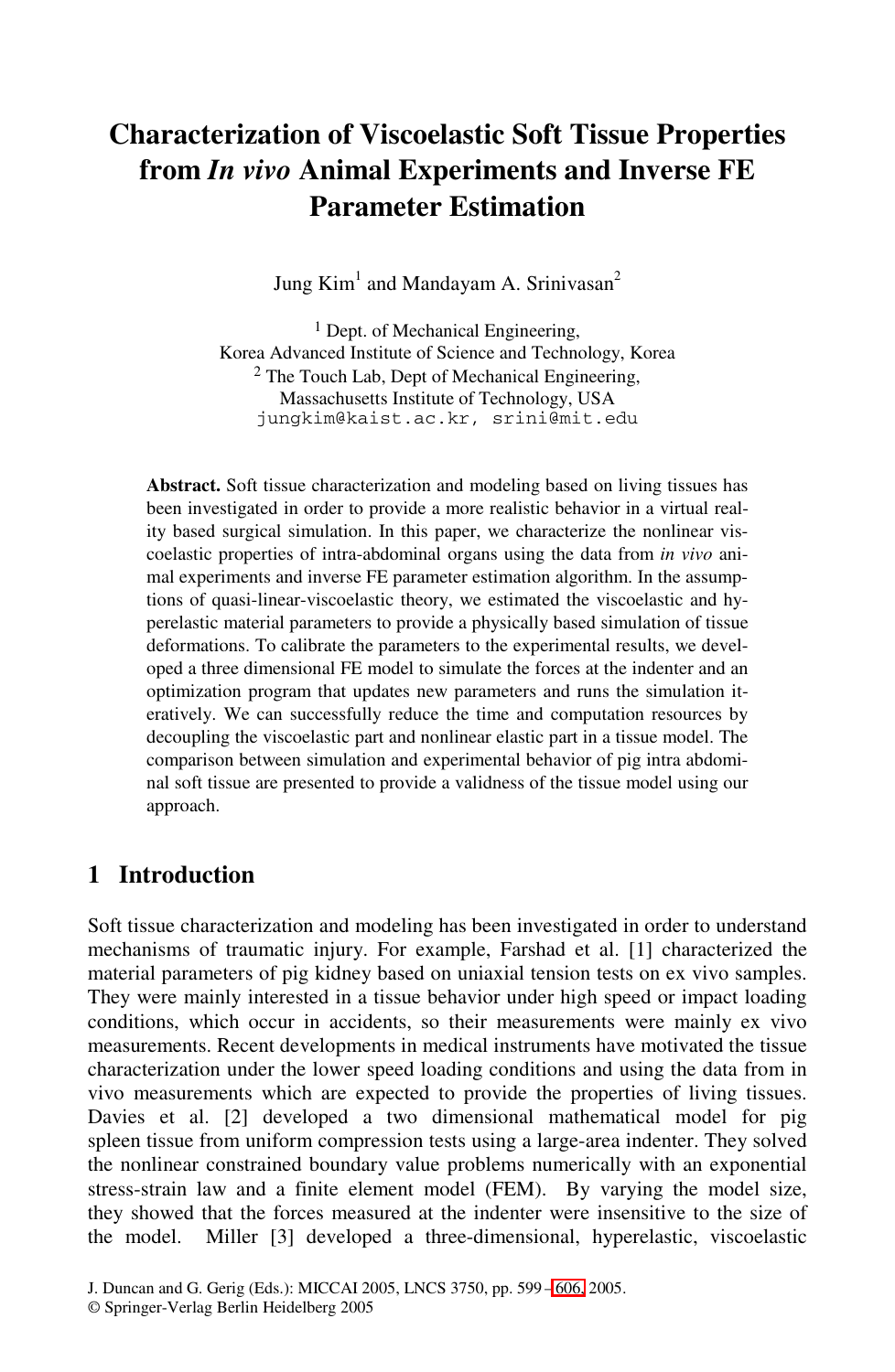constitutive model for abdominal organ tissues. The model was developed from a strain-energy function with time dependent constants.

Although *in vivo* experiments can provide the data in a living state and they are essential to develop soft tissue models for surgical simulation or rehearsal, the characterization of soft tissue properties has not been successful. Because the target organs have non-uniform cross-sectional area and non-uniform strain across any given cross section. An analytic solution based on the boundary value problem was not a good candidate, given the complexity of the material behavior, the organ geometry, and the three-dimensional deformation imposed on the surface. To circumvent these difficulties, inverse finite element estimation has been investigated recently. This method estimates unknown material parameters for a selected material law by minimizing the least-squares difference between predictions of a finite element model and experimental responses. In this paper, we estimated viscoelastic material properties of soft tissue by using the *in vivo* animal experimental data and a FE tool to provide a model for medical simulation or off-line analysis.

## **2** *In vivo* **Animal Experiments**

We measured pig's liver and kidney under open surgical conditions to measure mechanical properties *in vivo* at the Harvard Center for Minimally Invasive Surgery in collaboration with surgeons from the Massachusetts General Hospital (MGH). A total of 10 pigs were used in these experiments. The pigs were first put under general anesthesia and placed on the surgical table. A midline incision was then made at its abdominal region and dissection carried out on the anatomical structures to expose the organs. The indentation stimuli were delivered using the haptic interface device, Phantom Premium-T 1.5 (SensAble Technologies, www.sensable.com) that was programmed to perform as a mechanical stimulator. Reaction forces were measured using a six-axis force transducer, Nano 17 (ATI Industrial Automation) that was attached to the tip of the Phantom. The transducer has a force resolution of 0.781 mN along each of the three orthogonal axes when connected to a 16-bit A/D converter. The indenter was a 2 mm diameter flat-tipped cylindrical probe that was fixed to the tip of the Phantom with the force transducer mounted in-between to accurately sense the reaction forces.

## **3 Estimation of Soft Tissue Properties**

We used the quasi-linear viscoelasticity (QLV) framework proposed by Fung [5]. This approach assumes material behavior can be decoupled into two effects: a timeindependent elastic response, and a linear viscoelastic stress relaxation response. These models can be determined separately from the experiments. The stresses in the tissues, which may be linear or nonlinear, are linearly superposed with respect to time.

The three-dimensional constitutive relationship in the framework of QLV is given by,

$$
S(t) = G(t)S^{e}(0) + \int_{0}^{t} G(t-\tau) \frac{\partial S^{e}(E(\lambda))}{\partial \tau} d\tau
$$
 (1)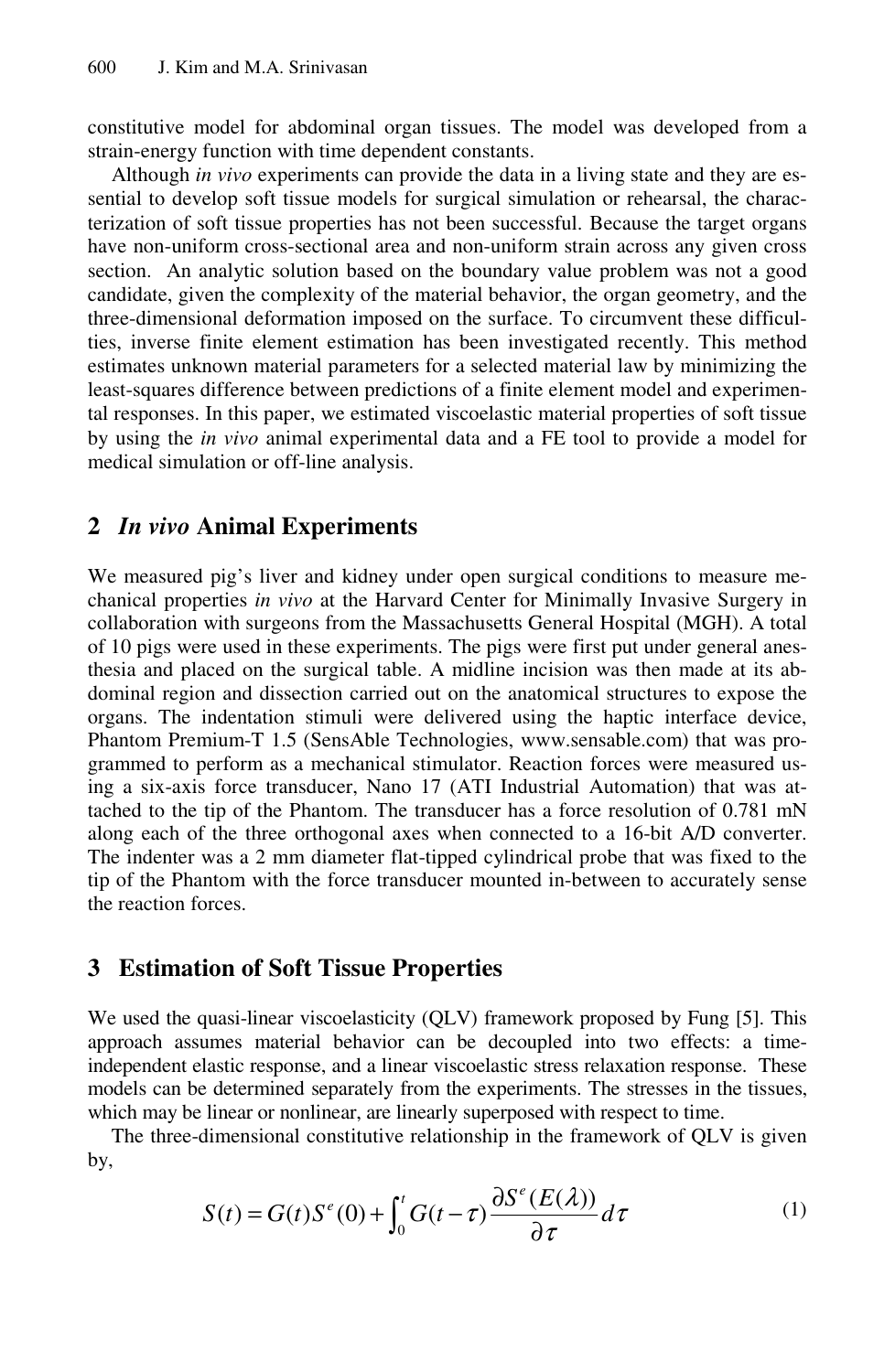where  $S(t)$  is the second Piola-Kirchhoff stress tensor and  $G(t)$  is called the reduced relaxation function.  $S^e(E(\lambda))$  is called the pure elastic response of the material and can be nonlinear or linear. The reduced relaxation function G(t) is a scalar function of time and can be often expressed by the Prony series,

$$
G(t) = G_0 \left( 1 - \sum_{i=1}^{N} \overline{g}_i^P \left( 1 - \exp\left( -\frac{t}{\tau_i} \right) \right) \right)
$$
  
\n
$$
G_0 = G(0)
$$
\n(2)

where  $\overline{g}_i^P$  are the Prony series parameters.

For the nonlinear elastic response, we have used an incompressible hyperelastic material representation, which is commonly used for elastomer modeling. The material properties of a hyperelastic material can be determined by a strain energy function W. Ideally, W is defined with only as many parameters as are required in order to make a FE model. There are many specific material models that could be used, depending on how to approximate the strain energy function. The strain energy function of the three-dimensional incompressible Mooney–Rivlin model is given by

$$
W = C_{10}(I_1 - 3) + C_{01}(I_2 - 3)
$$
\n(3)

where  $C_{10}$ ,  $C_{01}$  are material parameters (having unit of stress) and  $I_1$ ,  $I_2$  are principal invariants. Since the analytical solution considering the above material law and experimental conditions is very difficult, the Finite Element Method (FEM) has been widely used in simulation. Through modeling of indentation experiments with the QLV approach, the final outcome of the FE simulation can be simply expressed as,

$$
Fs = FEM\_SIMULATION (pi)
$$
  
\n
$$
pi = [\taui, \overline{g}iP, Cij]
$$
\n(4)

where  $F<sub>s</sub>$  is the simulated force and  $p<sub>i</sub>$  is the material parameter containing the viscoelasticity and nonlinear elasticity. For example, the number of the estimated parameters for the Mooney-Rivlin model is two. The goal of the characterization is to determine these parameters for a proposed material law by minimizing the errors between the simulated and the associated experimental measurements. This process is also called the inverse calculation because it is the opposite of an ordinary simulation (that is, solving for forces or displacements given material parameters and boundary conditions).

Instead of estimating all required parameters in one step, we separated the characterization process into two stages. In the first step the viscoelastic parameters were determined from the normalized force responses against ramp-and-hold indentation from the experiments. With the viscoelastic parameters estimated in the first stage, the inverse FEM parameter estimation method was used to determine the remaining elastic parameters.. This separation of parameters is also similar to the work by Kauer *et al.*[6]. However, they fixed the time constants of the stress relaxation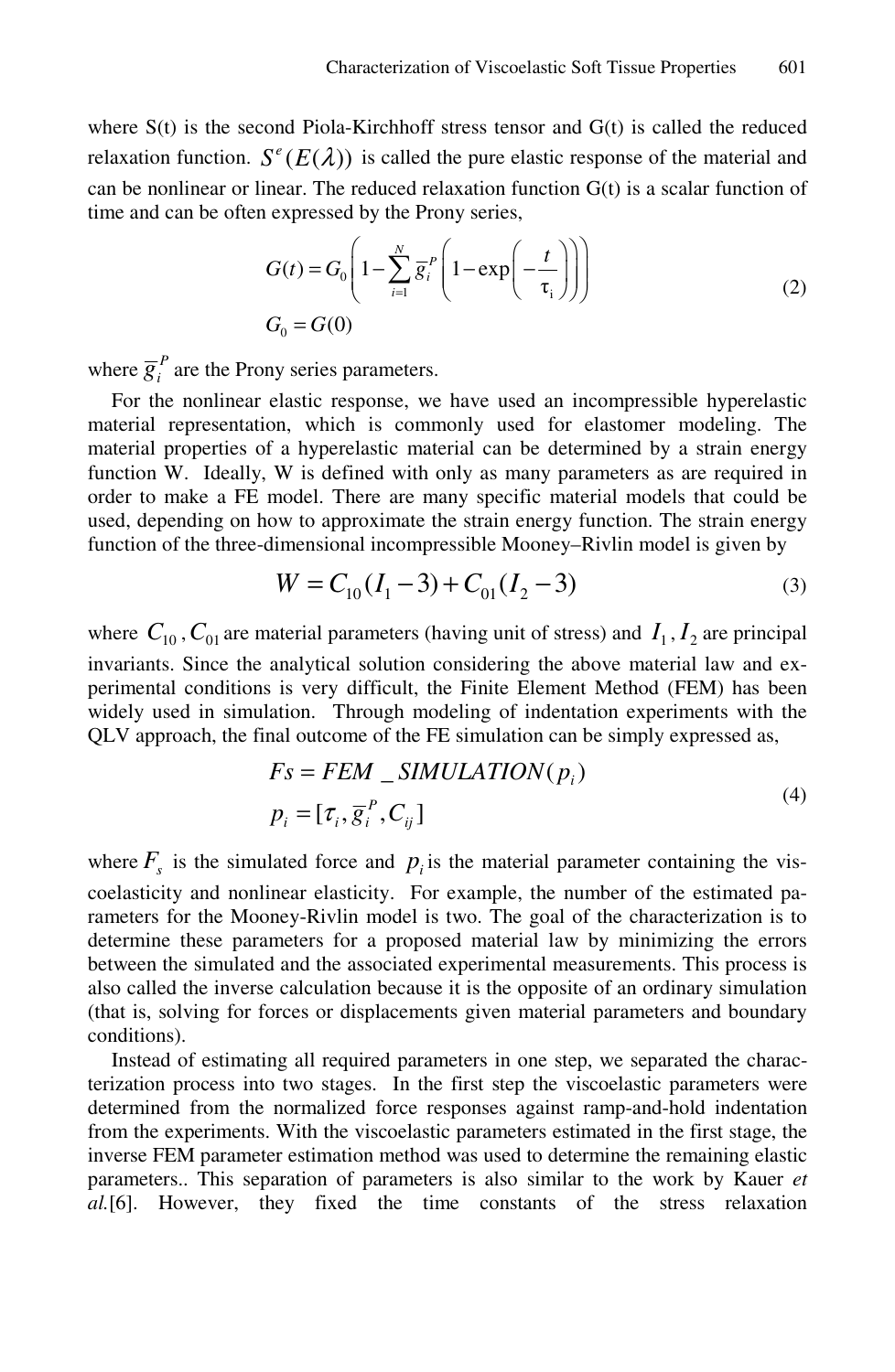

**Fig. 1.** Flow chart for the developed parameter estimation algorithm

(0.1s, 1s, 10s, and 100s), and fit their magnitudes, then determined the rest of the parameters using an inverse FEM calculation. In our work, the parameters in the viscoelastic model were estimated directly from the normalized force-displacement data in the experiments. The overall procedures of the characterization are illustrated in Fig. 1.

### **3.1 Determination of Viscoelastic Parameters**

In this section we develop a three-dimensional linear viscoelastic model of the soft tissue based on the force-displacement experiment data. The simplest lumped parameter model that can capture the viscoelastic behavior of a solid is the three parameter linear solid model whose transfer function may be written as

$$
\frac{F(s)}{\delta(s)} = F_{ss} \prod_{i=1}^{n} \left( \frac{1 + \alpha_i \tau_i s}{1 + \tau_i s} \right)
$$
(5)

where  $F(s)$  and  $\delta(s)$  are the Laplace transformed force and displacement variables,

 $F_{ss}$  is the steady state value of the force response.  $\tau$  is the relaxation time constant and  $\alpha$  is the ratio of the initial response of the system to a step in displacement to the steady state value ( $\alpha$  >1). Incidentally, this model has the similar to the Kelvin model. The point indenter is a good choice for model parameter estimation since it is the closest approximation of a punch on an elastic half space. From linear elastostatics we know that the total force, P, required to indent a frictionless circular cylindrical punch, of radius 'a', into an isotropic elastic halfspace, by a distance D is given by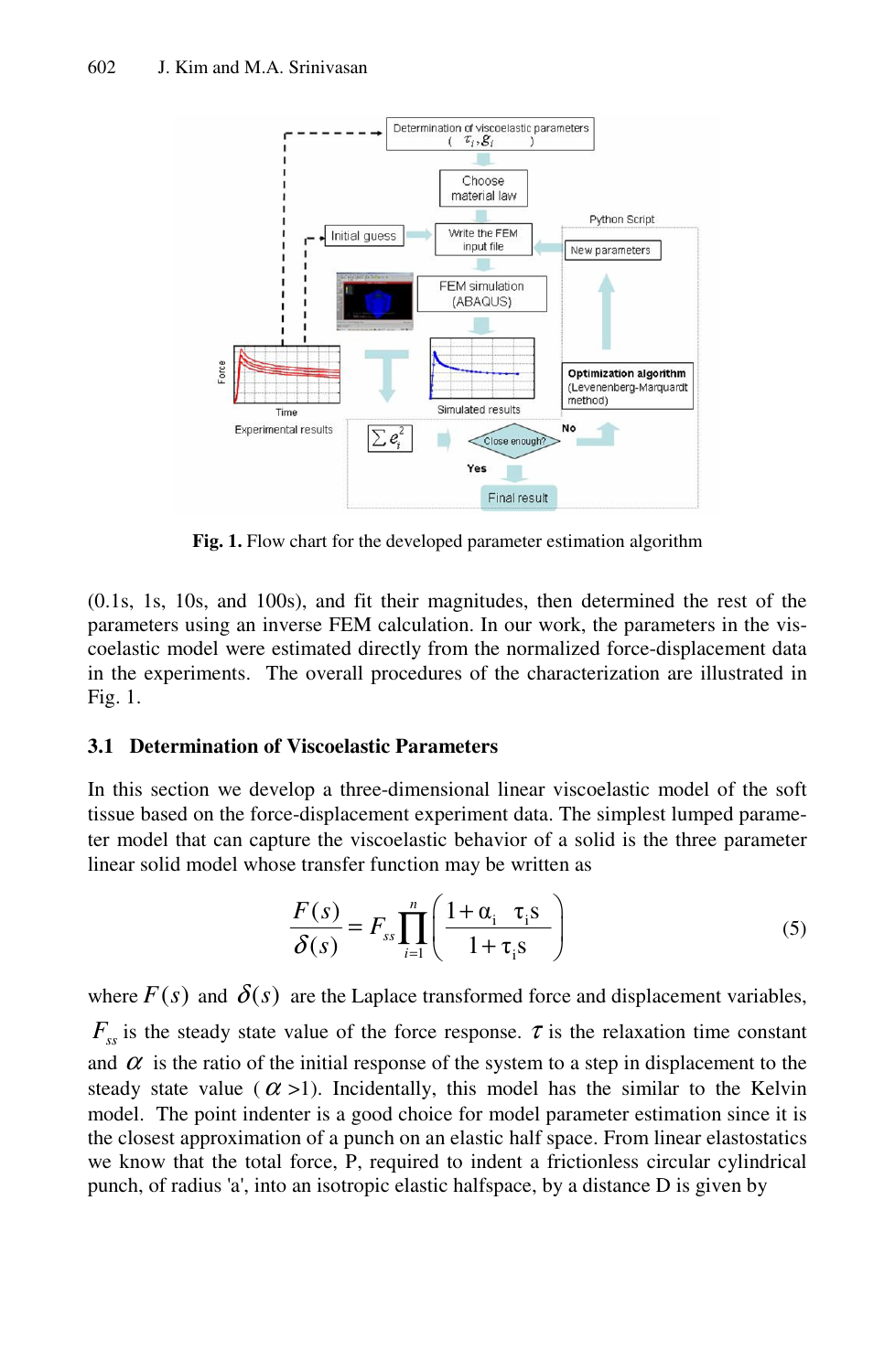$$
P = \frac{8aG(G+3K)}{4G+3K}D\tag{6}
$$

where G is the rigidity modulus, a is the diameter of the indenter and K is the bulk modulus.

From the correspondence principle and the incompressibility assumption, the above equation can be simplified,

$$
P(s) = 8 \, \text{as} \, \overline{G}(s) D(s) \tag{7}
$$

From the above equations, the step response rigidity modulus may be written as,

$$
\overline{G}(s) = \frac{F_{ss}}{8as} \prod_{i=1}^{2} \left( \frac{1 + \alpha_i \tau_i s}{1 + \tau_i s} \right)
$$
(8)

Using the above model and the experimental data, we can find  $g_i \tau_i$  by using lsqnonlin.m, which is a built-in function for the nonlinear curve fitting in MATLAB. This approach allows the rigidity modulus to be expressed as a Prony series expansion in the time domain. Table 1 lists the computed Prony series parameters of the selected experiments.

#### **3.2 Estimation of Nonlinear Elastic Parameters**

In our application, the compared quantities are the simulated forces from the FEM simulation and the associated experimental forces at the indenter. Therefore, we can minimize a nonlinear sum of squares given by

$$
\vec{E} = \sum_{i}^{m} (\vec{F}_s(t_i) - \vec{F}_e(t_i)) \cdot (\vec{F}_s(t_i) - \vec{F}_e(t_i))
$$
\n
$$
t_i = (t_1, t_2...t_m)
$$
\n(9)

where Fe, Fs,  $t_i$ , m are measured forces, simulated forces, time and the total number of data points, respectively. Among several optimization algorithms that could be used, we adopt the nonlinear least square optimization known as the Marquardt-Levenberg algorithm.

Although the Levenberg-Marqudt has been used successfully in finite strain applications [7], the entire process is computationally expensive. The FEM simulation, in which a few hours per run, is repeated as many times as necessary until

| Organ  | <b>Depth (mm)</b> $\tau_1$ (sec) |       | (sec) |        | ${\mathfrak g}_2$ | $\varepsilon^2$ |
|--------|----------------------------------|-------|-------|--------|-------------------|-----------------|
| Liver  |                                  | 1.537 | 6.090 | 0.2866 | 0.2022            | 0.0754          |
| Kidney |                                  | 0.741 | 6.171 | 0.2054 | 0.2725            | 0.0653          |
| Kidney |                                  | 0.747 | 6.021 | 0.2305 | 0.2105            | 0.0867          |

**Table 1.** Prony series parameters from the normalized force data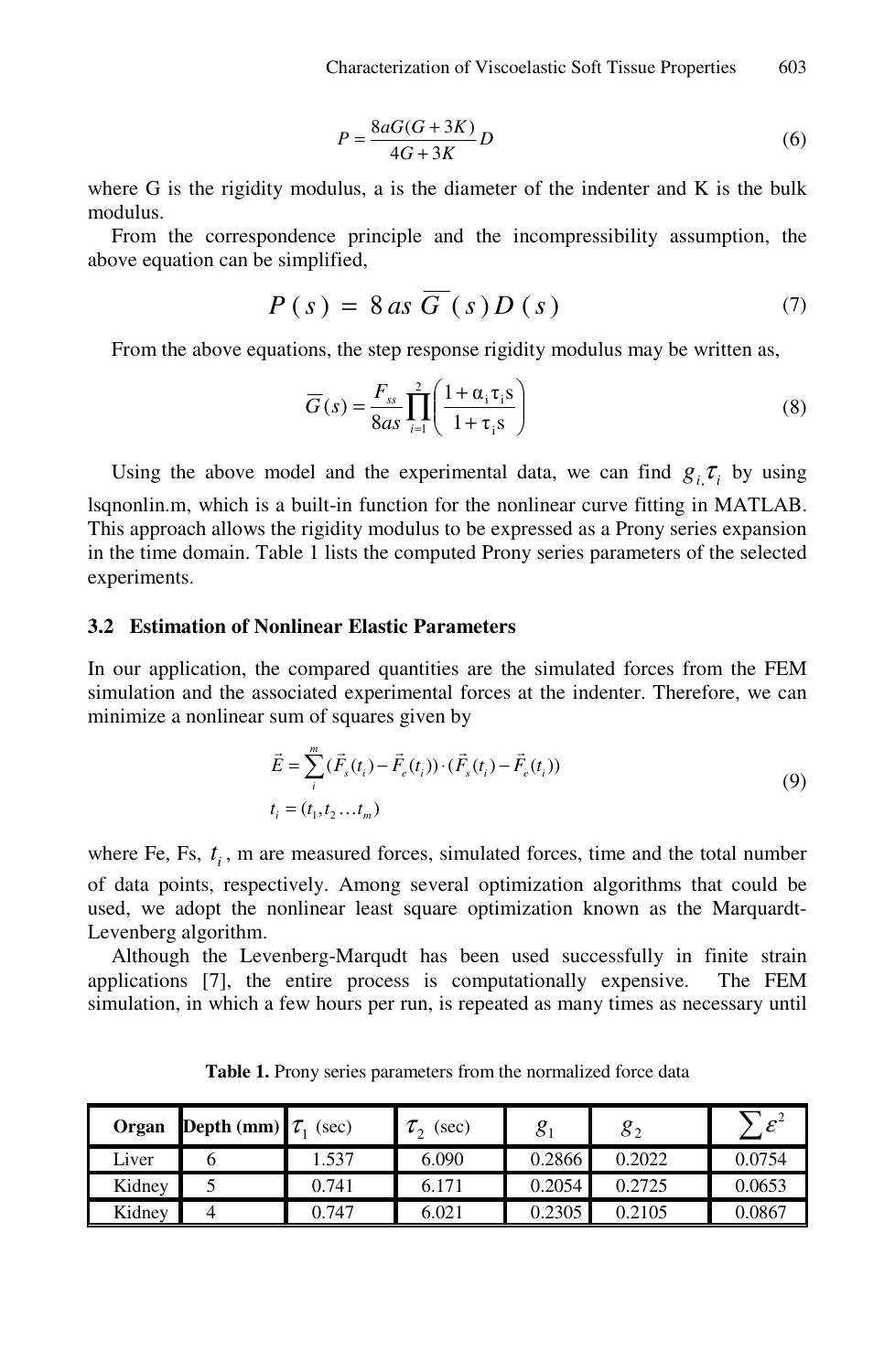the simulated results match the experimental results. The Jacobian vector is calculated at each iteration but this requires perturbing one parameter, running the entire FEM simulation, and measuring the effect of the perturbation. To construct the vector, this must be repeated for each parameter. Thus, for five free parameters, the FE model must be solved six times per iteration (the sixth solution is the reference to which the perturbations are compared). The entire characterization process takes several iterations to converge so the computational time is very large and hence it is better to reduce the number of parameters as much as possible as in our approach. It was this computational expense that led us to identify the viscoelastic parameters before undertaking the inverse FEM simulation. This allowed us to iterate using only two (Mooney-Rivlin) free parameters. Fig. 2 shows the developed model in ABAQUS. In our experiments, the deformation field appeared to be insensitive to the organ geometry. This made sense, since our indentations were small (millimeters) compared to the organs (centimeters). Accordingly, we simplified our analysis by modeling a subdomain of the organ. The size and the mesh density of the model are carefully adjusted to ensure a well-conditioned solution. Nonlinearities from both the material model and from large geometric deformation were allowed.

The contact between the indenter and tissues was modeled with a contact mechanics module in ABAQUS and the non-uniform element density over the model was used to improve accuracy of the contact region. We implemented the Levenberg-Marquardt algorithm with the Python language, which is a way to control the inputs and outputs of ABAQUS.

With the approximate initial values from the ABAQUS evaluation function, we used our Python code to iterate the FE model and update the parameters automatically. The parameters reached convergence with four or five iterations. Table 2 presents the initial parameters and converged parameters for both hyperelastic material models. With a good guess from a priori knowledge of the parameters, the parameters converged with three or four iterations in most of cases. Fig. 3 shows the predicted forces from the FE simulation with the estimated parameters and experimental forces for the pig liver and kidney. The force responses of the hyperelastic model in ABAQUS match the experimental data well.



**Fig. 2.** FEM simulation of the experiment developed with ABAQUS. The upper right shows the shape of sub-domain region for the simulation.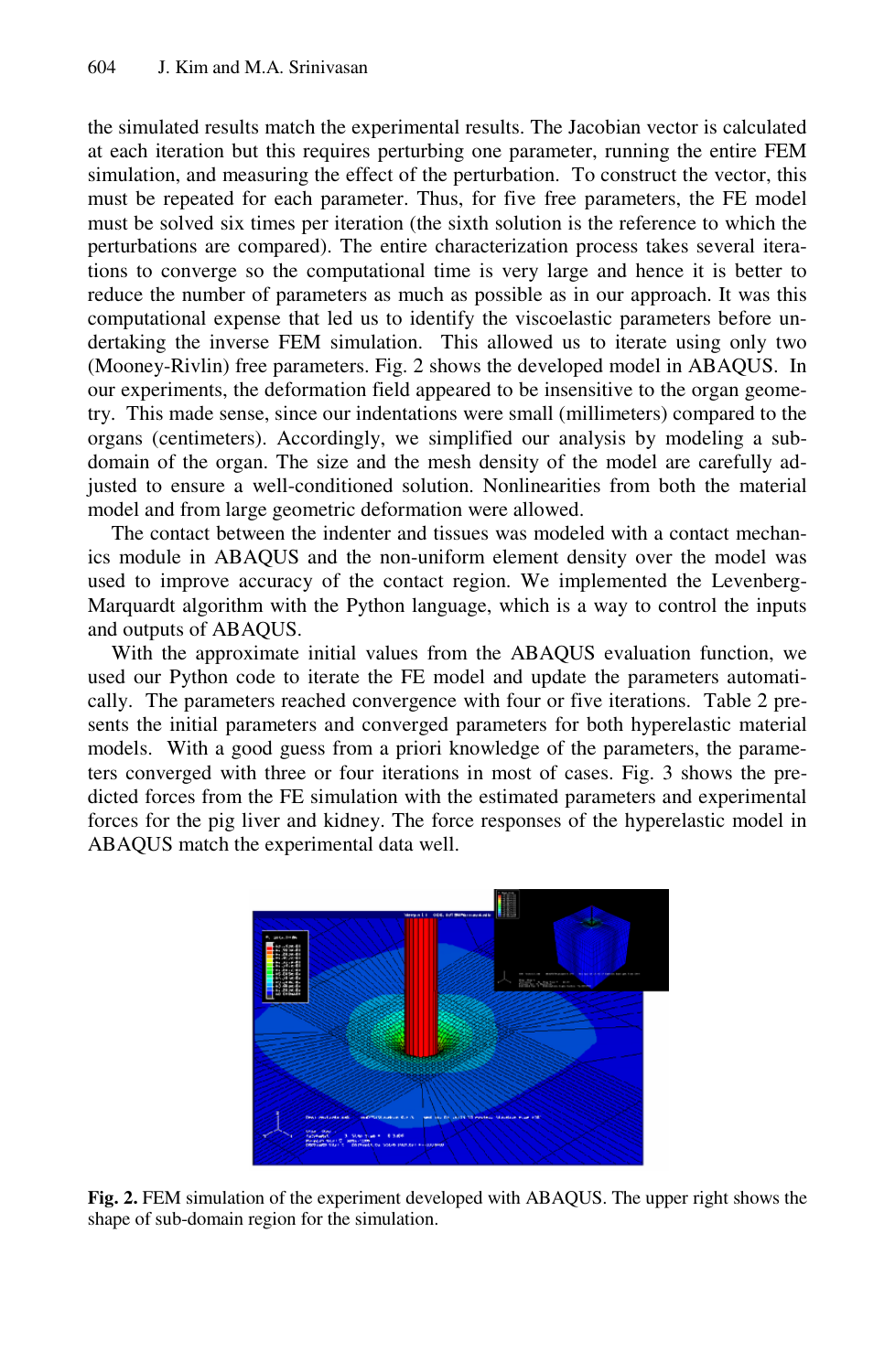| Condition |                 | Initial parameters |         | Iteration<br>Number | Final<br>parameters |         | $\varepsilon^2$ |
|-----------|-----------------|--------------------|---------|---------------------|---------------------|---------|-----------------|
| Organ     | Indentation     | C10(Pa)            | CO1(Pa) |                     | C10(Pa)             | CO1(Pa) |                 |
| Liver     | 6 <sub>mm</sub> | 83.18              | 84.76   |                     | 322.96              | 161.47  | 0.0028          |
| Kidney    | $5 \text{ mm}$  | 682.31             | 700.02  |                     | 868.66              | 467.11  | 0.0031          |
|           |                 |                    |         |                     |                     |         |                 |

**Table 2.** Initial and estimated parameters in the Mooney-Rivlin model



**Fig. 3.** Force responses of the model prediction and the experiments. (Left) liver with 5mm indentation. (Right) kidney with a 6mm indentation. The responses in (b) shows this noisy signal.

## **4 Concluding Remarks**

In this paper, we have characterized the mechanical properties of intra-abdominal organs from the *in vivo* animal experiments. To calibrate the parameters to the experimental results, we developed a three dimensional FE model to simulate the forces at the indenter and an optimization program that updates new parameters and runs the simulation iteratively. Key assumptions in our approach are that the organs are incompressible, homogenous, and isotropic, and that the deformations we imposed were small compared to the size of the organ. With these limitations in mind, the material models presented in this study offer two basic uses in a VR-based medical simulation. First, they can be used directly in the simulator to compute visual deformations and interaction forces that are displayed in real time. Second, the mathematical models presented here can be used as a standard for the evaluation of new real time algorithms for computing deformation.

## **References**

- [1] M. Farshad, M. Barbezat, P. Flueler, F. Shmidlin, P. Graber, and P. Niederer, "Material Characterization of the Pig Kidney in Relation with the Biomechanical Analysis of Rental Trauma," *Journal of Biomechanics*, vol. 32, pp. 411-425, 1999.
- [2] P. J. Davis, F. J. Carter, D. G. Loxburgh, and A. Cuschieri, "Mathematical Model for Keyhole Surgery Simulation: spleen capsule as an elastic membrane," *Journal of Theoretical Medicine*, vol. 1, pp. 247-262, 1999.